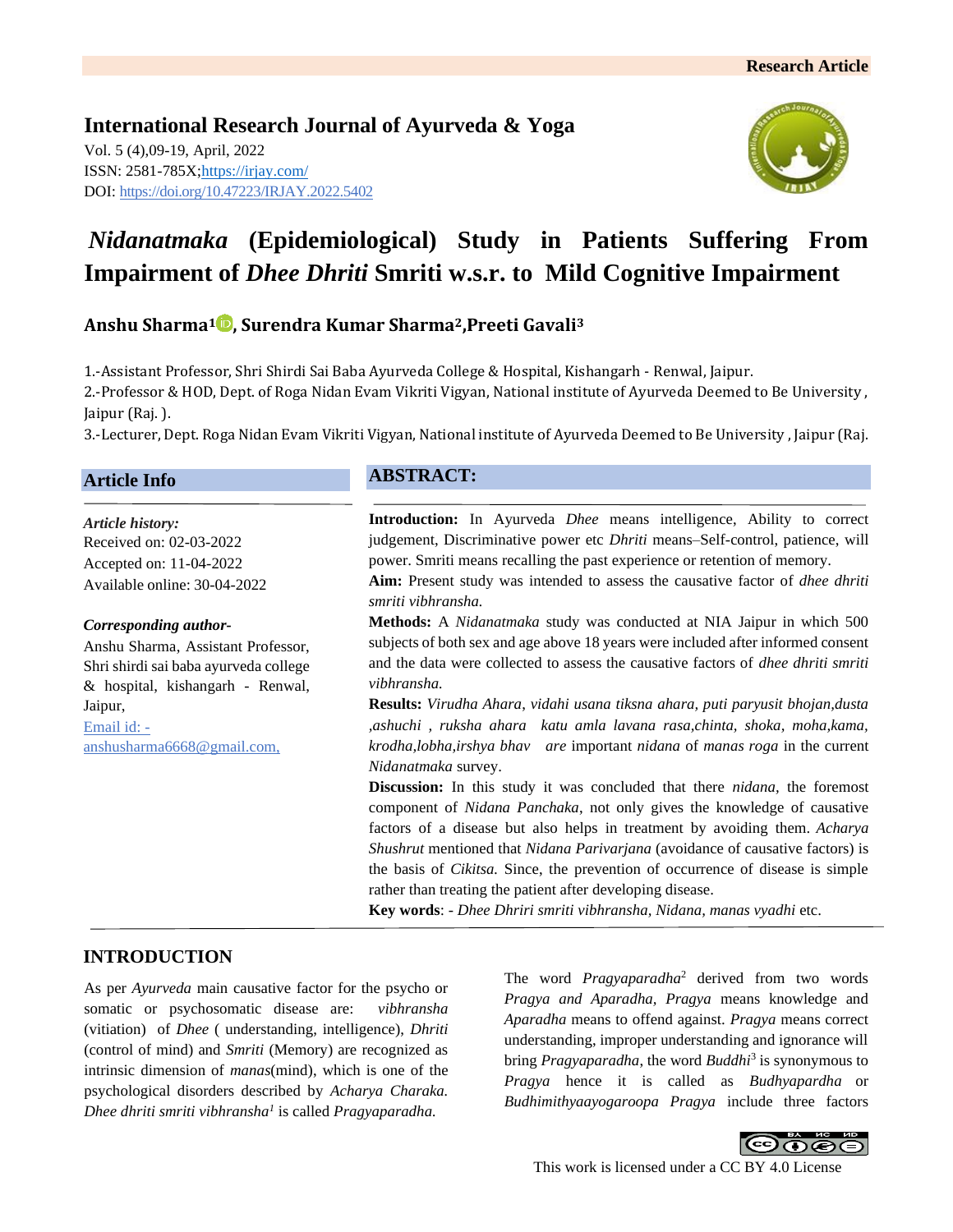*Dhee Dhriti Smriti, Vibhransha* of these factors is called *Pragyaparadha*<sup>4</sup> . A person whose intellect, patience and memory are impaired subjects himself to *Pragyaparadha* as his actions. which aggravate all the *Doshas*<sup>5</sup> The causative factors of *dhee dhriti vibhransha* can be categorized as – *Aharaja Nidana, Viharaja Nidana, mansik nidan & Other Nidana.* This is a very important factor and has been mentioned by all the *Acharyas.* Mild cognitive impairment is the stage between the expected cognitive decline of normal aging and the more serious decline of dementia. It can involve problems with memory, language, thinking and judgement that are greater than normal age related. Assess cognitive impairment with a brief test such as the mini mental state examination (MMSE).<sup>6</sup>

### **AIMS AND OBJECTIVE**

The aims and objectives of the survey study was-

To conduct a *Nidanatmaka* (Epidemiological) survey of impairment of *dhee dhriti smriti* (mild cognitive impairment).

#### **Selection Criteria:-**

**Inclusion criteria:-** The Individuals having the all age group more than 18 years with impairment of *Dhee, Dhriti* and *Smriti*.

### **Exclusion Criteria-**

Schizophrenia, Parkinsonism, Dementia, Alzheimer, Uremia, Encephalopathy pregnant women, lactating mother and any major systemic disorder.

### **MATERIALS & METHOD-**

To conduct a survey to gather the data in the pathogenesis of *dhee dhriti smriti vibransha* patients, a duly prepared proforma was made. A survey study was conducted at NIA, O.P.D., I.P.D., and various camps in Jaipur, Rajasthan for this survey total 500 manas rog patients were screened on the basis of prepared questionnaires.

# **OBSERVATIONS(Table 1-28) DISCUSSION**

**Age:** In survey study, it was found that out of 500 manas roga subjects, majority of the subjects i.e 33.6% belonged to the age group of 31-40 years followed by age group of 21-30 years which was 26.8%, 21% of patients were from age group of 41-50 years, 9.6% % belonged to the age

group 51-60 yrs , 6% belonged to the age group 18-20yrs and remaining 3% of age above 60yrs. The reason for maximum incidence in 31-40 yrs age group might be due to higher level of stress in this age group whether it be the challenges of its personal life, official targets, social status etc. Faulty food habits (*virudha ahara*), excess intake of junk food are the other causes. according to acharya sharngdha *medha* decreases in 4 th decade.<sup>7</sup>

**Sex:** Out of 500 subjects, majority of the subjects i.e. 57.6 % patients were female here as only 42.4% were males. Females usually live stressful life with load of family, job and many other activities. Increased stress level might have caused *dhee dhriti smriti vibhransha*.

**Marital Status:** Among 500 subjects, maximum i.e 50.6% were married and 49.4% were unmarried. According to Indian social set up, most of the people get married in this age, so maximum patients registered in study were in their 3rd and 4th decade of life.

*Desha***:** Out of 500 subjects, majority of the subjects i.e. 98.8% belonged to *jangala* and 0.8% was *Sadharaṇa* and remain 0.4% *Anupa*.Incidence was higher in *Jangala Desha* as study was done in Jaipur, which is a *Jangala Desha*.

**Occupation:** Out of 500 subjects, that maximum i.e. 37.2% of patients were employers, 27.2% were housewives, 26.2% were student, 8.4% were labour and 0.6% were retired persons. Employed people undergo more mental strain compared to the unemployed due to stress at the work place. Students undergo more mental stress regarding their future. House wives are prone to stress due to excessive family responsibilities, child care and other family problems

**Education:** Out of 500 subjects, majority of the subjects i.e. 35.0% were Graduated followed by 31.4% upto high school level.13.4% educated up to post graduation and 10 % were illitrate and 8.2% up to primary educated.The graduates are always in stress and anxious about the maintenance of social status and future plans. Moreover, day to day job stress, exertion etc. are other factors that may contribute towards the stress which leads to *dhee dhriti smriti vibhransha*.

**Socio-economic status:** Out of 500 subjects, majority of the subjects i.e 49.4% were from middle class, 21.4% were from lower-middle, 16.6 % patients from uppermiddle class,10% lower and remaining 2.2% upper class family.This may be due to lack of awareness of dietary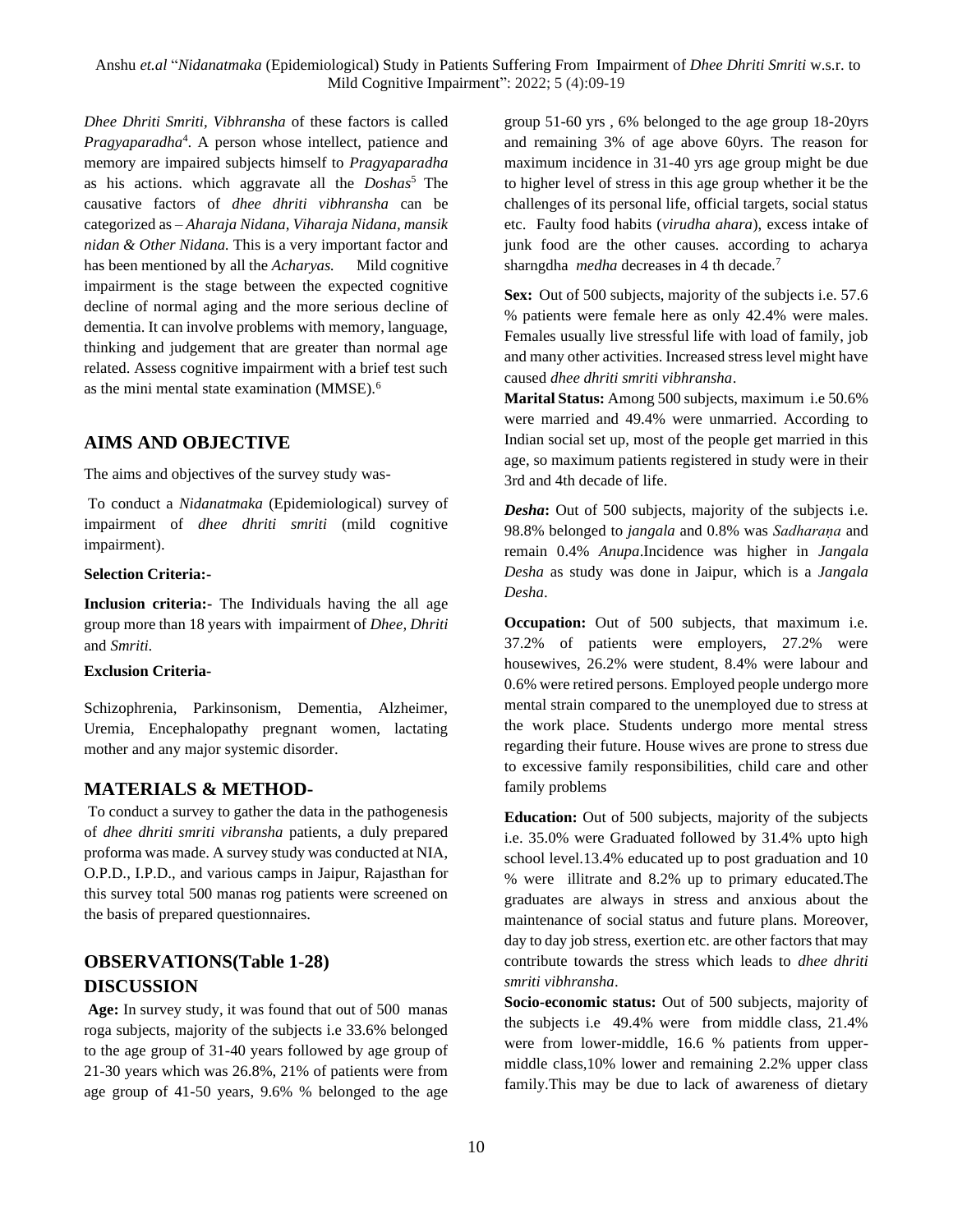habits, stress about earning money which leads to *dhee dhriti smriti vibhransha*.

**Habitat**: Among 500 subjects, majority of the subjects i.e 67.0% were from urban area and 33.0% were from rural area. Higher incidence in urban population may be due to the fact that they live in a hectic schedule and have less time to follow healthy food habits. Unhealthy food practice and modern life style may lead to disease development.

*Nidra***:** Among 500 subjects, majority of the subjects i.e 35% were found to have *asamyaka Nidra* followed by 32.2% of patients with *ati nidra* and 20% patients with alpa nidra were noted in the study. Subjects who were physically as well as mentally stable had regular sleep and subjects with some psychological problems had disturbed sleep.

#### *Nidanatmaka* **Survey Study**

*Viruddh ahar***a:** Table no 1 to 10 showing that out of 500 patients, maximum number of patients were taking *viruddh ahara*. Patients taking milk shakes (sometimes 34%), banana with milk (sometimes 34%), hot water with honey (sometimes 22%), curd rice with milk (sometimes 26%), sweet with milk( sometimes 26.4%), radish with milk ( sometimes 42%), garlic with milk (sometimes 31% ), *dahikadi( sometimes* 36.6% it is *sanskar viruddh*)*,* taking *raita* with pineapple, tomato and cucumber, milk / curd with green leafy vagetables in diet (sometimes 38.2%), *namkeen* with milk( sometimes 34.4%). These food items are *sanskar* and *samyog viruddh*. In rajasthan, these food items are most predominantly taken by people which gradually results in *tridosha prakopa* with time duration and act like *gara visha* and also *rajas, tamas dosha* gradually increase and directly act on *manovaha strotas*.

#### *Vidahi Annapana*

### **Patients taking dominant** *vidahi, usna and teeksna ahara (spicy food)***:** Table no-11 shows,

among total 500 patients, 38.2% were taking *vidahi, usna* and *teeksna ahara* oftenly, 31.8% subjects sometimes, 21% subjects rarely, 7% subjects constantly and remaining 2% subjects had never taken it. Due to dominancy of *vidahi, usna, teeksna ahara* increase *rajas* and *tamas dosha* and vitiated *pitta dosha* it disturbs *manovaha strotas*.

**Dominant rasa in daily food intake:** Table no. 12-13 shows, that maximum patients were taking katu rasa oftenly (40.6%), amla rasa sometimes (49%) and lavana rasa oftenly (36.6%) in their daily diet. These rasas when taken as predominantly in diet acts as *prakopa* of pitta *dosha, rajas and tamas* ultimately leading to many types of *manovaha strotas vyadi*.

### **Patients taking** *Gatras & Puti, paryusit bhaksana, dusta ashuchi* **ahara:**

Table no. 15 shows, that among total 500 patients, 43.8% were sometimes taking *gatras & puti, paryusit bhaksana,dusta ashuchi* ahara. In our study, mostly female are involved and females usually take *basi bhojan*. It vitiates tridosha and raja & tama doshas which leads to manas roga

#### *Viharaja Nidana:*

**Patients found to retain** *vega vidharan* **(retain natural urges):** Table no-16 shows, that among total 500 subjects, 36.8% had habit of *vega vidharan* sometimes, 30.8 % rarely, 20.8 % often, 10.4% never and remaining 1.2% constantly retained natural urges.

**Patients taking** *diva swapna* **(Day sleep***)***:** Table no-17 shows, that among total 500 subjects, 29.4% were found with habit of sometimes having *diva swapna,* 24.4 % often , 22.2 % never, 13% rarely and remaining 10.8% constantly taking *diva swapna. Diva swapna* increases *kapha dosha* which leads to *stroto-avrodha* that causes *dhee dhriti smriti vibhransha.*

**Patients taking** *ratri jagran:* Table no-18 shows, that among total 500 subjects, 31.4% were found with habit of having sometimes *ratri jagran,* 27% never, 20% often, 14.8 % rarely and remaining 6.8% were constantly taking *ratri jagran. Ratri jagran* increases vata dosha which in turn disturbs *pita* and *kapha doshas,* also increases *manas doshas* and hence leads to *dhee dhriti smriti vibhransha.*

#### *Mansik Nidana:*

*Bhaya* **(Fear) -** Table no-19 shows, among total 500 subjects, 31.4% were found with feeling of fear sometimes, 27% never, 20% often, 14.8 % rarely and remaining 6.8% were constantly feared.

*Chinta* **(worried about with their surrounding:** Table no-20 shows, that among total 500 subjects, 41.4% were found with feeling of tension sometimes, 27% constantly, 22.6% often, 7.6 % rarely, and remaining 1.4% never get tension.

**Patients feels** *Shoka***(Sadness):** Table no-21 shows,that among total 500 subjects, 40.4% were found feeling of *shoka*(Sadness) often, 38.6% sometimes, 10.4% rarely, 9.8 % constantly, and remaining 0.8% never get *shoka*(Sadness).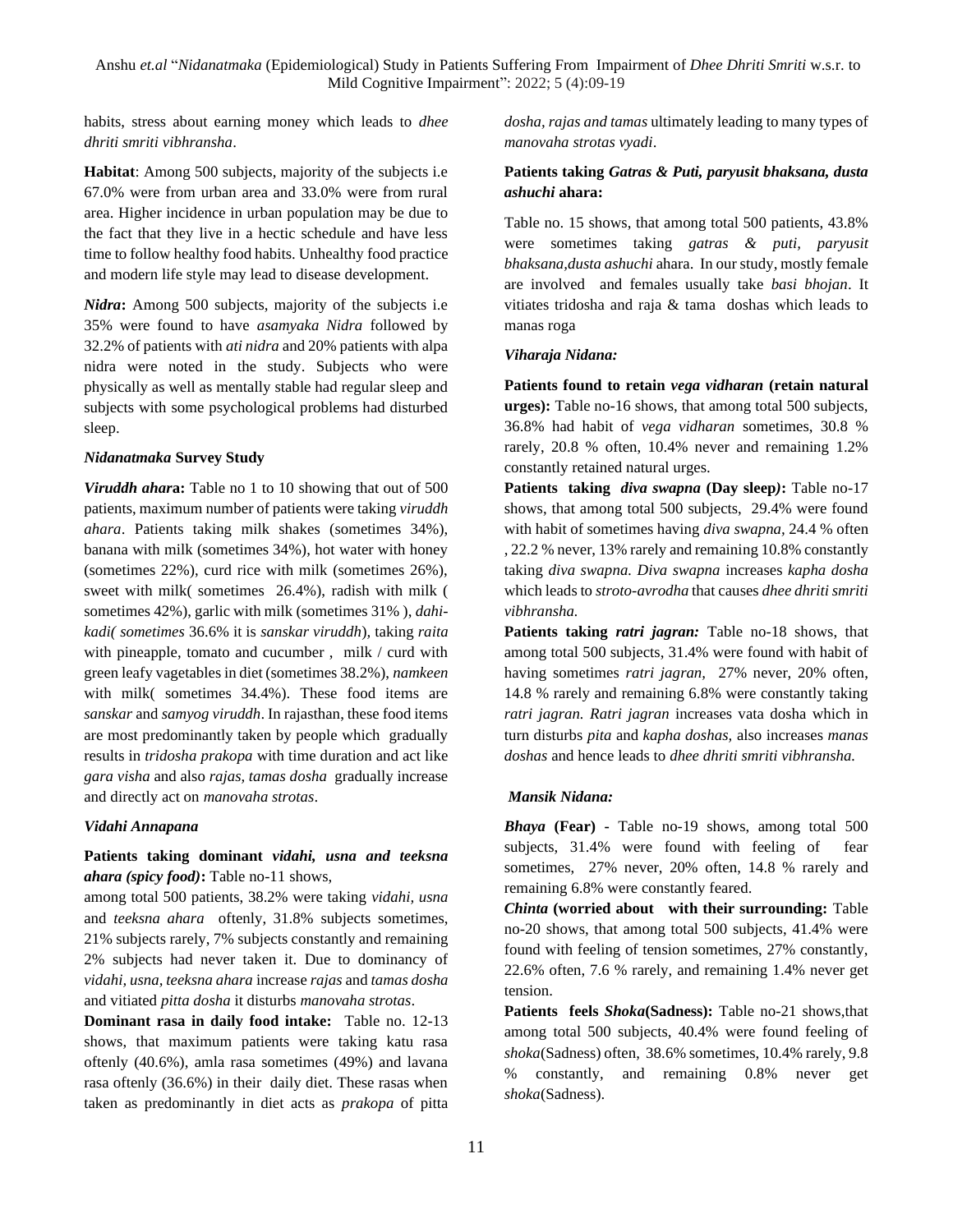### **Patients feels** *Moha***(Attachment)/involving themselves excessively in anything:**

Table no-22 shows, that among total 500 subjects, 50.6% were found habit of moha often, 27% sometimes,11.8% rarely, 7.4 % constantly, and remaining 2.4% never get involving themselves excessively in anything.

**Patients feels** *Kama***(desire):** Table no-23 shows, that among total 500 subjects, 43.4% were found habit of *kama* (desire) often, 41.4% sometimes ,10.4% rarely, 4.8 % constantly, and remaining 0% never get feel kama(desire). **Patients feels** *Krodha(***getting anger easily):** Table no-24 shows, that among total 500 subjects, 52.6% were found habit of *krodha(*getting anger easily) sometimes , 28.2% often, were 13% rarely, 5 % constantly, and remaining 1.2% never get anger easily.

**Patients feels** *Lobha(***Greediness):** Table no-25 shows,that among total 500 subjects, 38.6% sometimes were found feeling of *greediness*, 30.8% never, 26.4% often, 11 % rarely, and remaining 0.6% never get *greediness***.**

**Patients feels Irshya bhav(Jealousy**)**:** Table no-26 shows,that among total 500 subjects, 33.8% were found feeling of jealousy often, 29% sometimes, 27.4.4% rarely, 8.2 % never, and remaining 1.6% never feel jealousy *Shoka.*

*Vishesh Nidana:*

*Asatya vachana***:** Table no-27 shows, Among total 500 subjects, 38.6% were found with habit of asatya vachan sometimes, 21.2% never, 12.4% rarely , 12.8% often and remaining 12% were constantly involved in speaking of *asatya vachan*. 8

*Deva ninda***:** Table no-28 shows, Among total 500 subjects, 38.4% were found with habit of dev ninda sometimes, 26% never, 14.6% often, 10.6 % rarely and remaining 10.4% were constantly involved in *deva ninda.*

# **CONCLUSION**

 *Virudha Ahara*, one of the most important *Nidana* of *manas roga* as well as mild cognitive impairment.*Vidahi usana tiksna ahara, puti paryusit bhojan,dusta ,ashuchi , ruksha ahara katu amla lavana rasa are important nidan of manas roga Bhaya chinta,shoka, moha,kama,* 

*krodha,lobha,irshya bhav* are the general nidan of manas *vyadhi* they vitiate rajas and tamas. And vitiation of *rasa dhatu.manovaha strotas* get vitiate due to *nidan*.

# **Acknowledgements:- Nil Conflict of Interest – None Source of Finance & Support - Nil**

# **REFERENCE**

1*-Shastri SN Acharya Agnivesha, Charaka* Samhita chikitsasthana 9/5 Chaukhambha bharati academy , Varanasi reprint 2009

2-Santosh K, Shree madbhagvat geeta geetapress Gorakhpur hindi vyakhya reprint 2017 chapter 17/10 5 Chaukhambha bharati academy , Varanasi reprint 2009

3-*Shastri S, Acharya Agnivesha, Charaka* Samhita edited by sutra sthana 17/76.Chaukhambha bharati academy , Varanasi reprint 2009.

4-*Shastri SN, Acharya Agnivesha, Charaka* Samhita sharira sthana 1/107 Chaukhambha bharati academy , Varanasi reprint 2009s.

5-*Shastri SN, Acharya Agnivesha, Charaka* Samhita edited sharir sthana 1/102.Chaukhambha bharati academy , Varanasi reprint 2009.

6[-https://www.mayoclinic.org.](https://www.mayoclinic.org/)

7-Srivastava S, Sharandhar Samhita of acharya sharndhar jiwanprada hindi commentary purva khand 6/19 chaukhambha Orientalia Varanasi,reprint: 2013.

8-Shastri S, Ashtanga hridaya – With the commentaries Sarvangasundara of Arundatta and Ayurveda Rasayana of Hamadri Edited sutra sthana 12/40 Varanasi reprint 2009.

# **How to cite this article:** Sharma A, Sharma SK, Gavali P "*Nidanatmaka* (Epidemiological) Study In Patients Suffering From Impairment Of *Dhee Dhriti Smriti* W.S.R. To Mild Cognitive Impairment" IRJAY.[online]2022;5(4);09-19. Available from: [https://irjay.com](https://irjay.com/)

DOI: https://doi.org/10.47223/IRJAY.2022.5402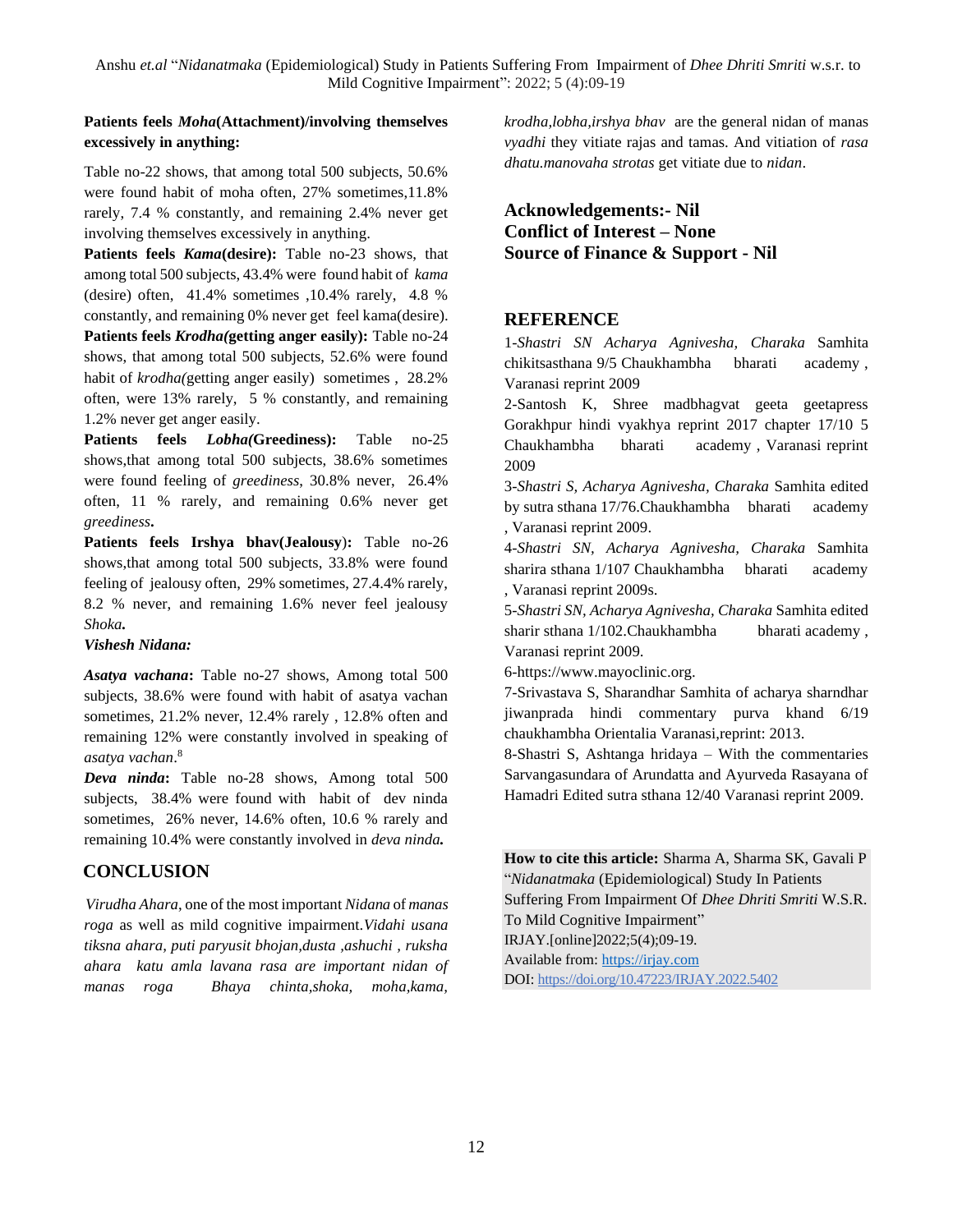| <b>Milk shakes</b> | Total no. of subjects | Percentage |
|--------------------|-----------------------|------------|
| Never              | 50                    | 10%        |
| Rarely             | 60                    | 12%        |
| Sometimes          | 70                    | 14%        |
| Often              | 150                   | 30%        |
| Constantly         | 170                   | 34%        |
|                    |                       |            |

Total 100% and 100%

### *Table-1: Subjects taking milk shakes in diet:*

# **Table-2: Subjects taking banana with milk in diet:**

| S.No. | <b>Banana</b> with<br>milk | Total no. of subjects | Percentage |
|-------|----------------------------|-----------------------|------------|
| 1.    | Never                      | 70                    | 14%        |
| 2.    | Rarely                     | 90                    | 18%        |
| 3.    | Sometimes                  | 100                   | 20%        |
| 4.    | Often                      | 115                   | 23%        |
| 5.    | Constantly                 | 120                   | 24%        |
|       | Total                      | 500                   | 100%       |

### **Table-3: Subjects taking hot water with honey in diet:**

| S.No.        | Hot water with honey | Total no. of subjects | Percentage |
|--------------|----------------------|-----------------------|------------|
| 1.           | Never                | 150                   | 30%        |
| 2.           | Rarely               | 90                    | 18%        |
| 3.           | Sometimes            | 65                    | 13%        |
| 4.           | Often                | 85                    | 17%        |
| 5.           | Constantly           | 110                   | 22%        |
| <b>Total</b> |                      | 500                   | 100%       |

### **Table-4: Subjects taking curdrice with milk in diet:**

| S.No.        | <b>Curdrice with milk</b> | Total no. of subjects | Percentage |
|--------------|---------------------------|-----------------------|------------|
| 1.           | Never                     | 220                   | 44%        |
| 2.           | Rarely                    | 85                    | 17%        |
| 3.           | Sometimes                 | 133                   | 26%        |
| 4.           | Often                     | 53                    | 10.6%      |
| 5.           | Constantly                | 9                     | 1.8%       |
| <b>Total</b> |                           | 500                   | 100%       |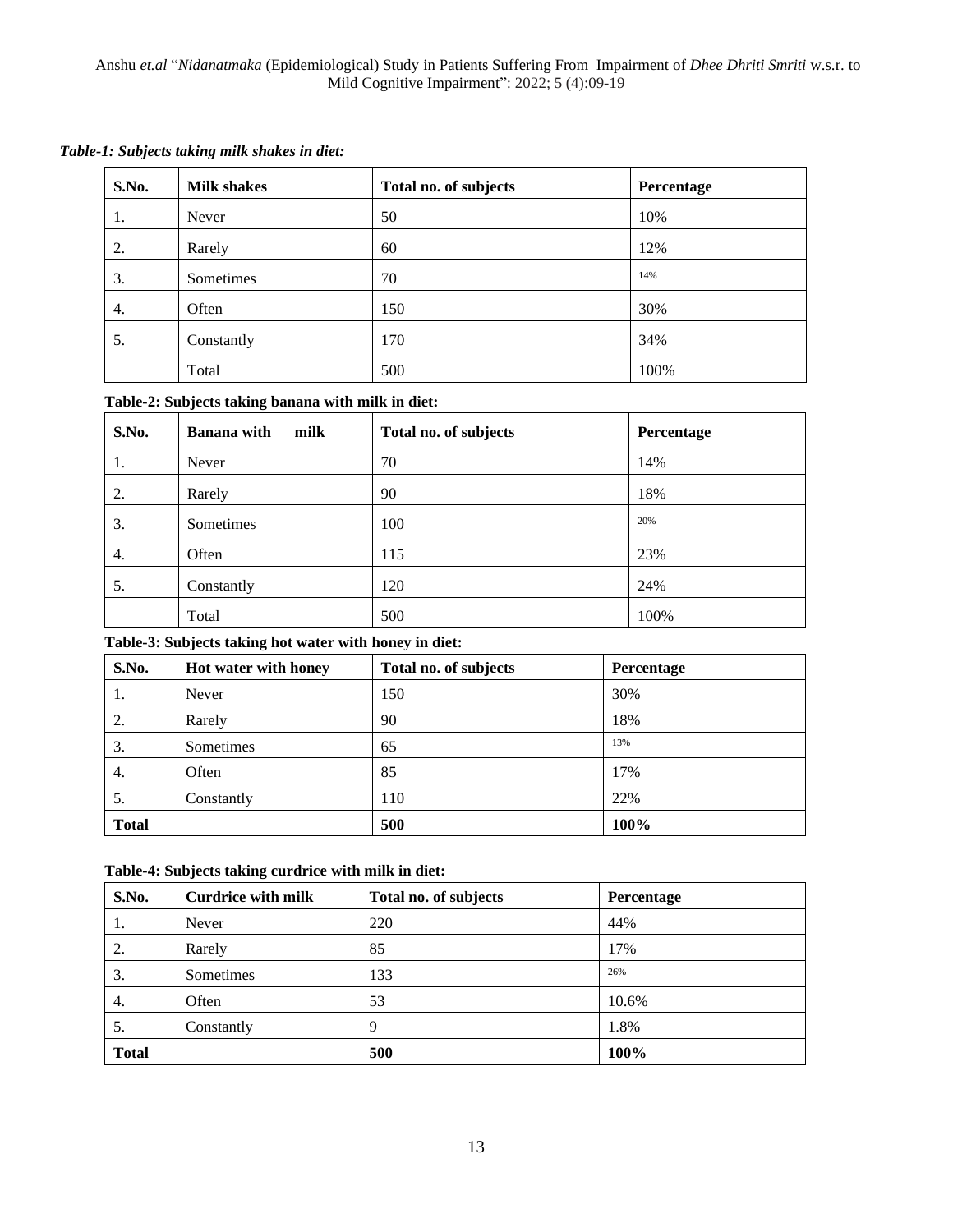| S.No.        | <b>Sweets with milk</b> | Total no. of subjects | Percentage |
|--------------|-------------------------|-----------------------|------------|
| 1.           | Never                   | 78                    | 15.6%      |
| 2.           | Rarely                  | 98                    | 19.6%      |
| 3.           | Sometimes               | 132                   | 26.4%      |
| 4.           | Often                   | 125                   | 25%        |
| 5.           | Constantly              | 67                    | 13.4%      |
| <b>Total</b> |                         | 500                   | 100%       |

### **Table-5: Subjects taking sweets with milk in diet:**

### **Table-6: Subjects taking raddish with milk in diet:**

| S.No.        | <b>Raddish with milk</b> | Total no. of subjects | Percentage |
|--------------|--------------------------|-----------------------|------------|
| 1.           | Never                    | 135                   | 27%        |
| 2.           | Rarely                   | 83                    | 16.6%      |
| 3.           | Sometimes                | 210                   | 42%        |
| 4.           | Often                    | 132                   | 26.4%      |
| 5.           | Constantly               | 15                    | 3%         |
| <b>Total</b> |                          | 500                   | 100%       |

### **Table-7: Subjects taking garlic with milk in diet:**

| S.No.        | Garlic with milk | Total no. of subjects | Percentage |
|--------------|------------------|-----------------------|------------|
| 1.           | Never            | 147                   | 29.4%      |
| 2.           | Rarely           | 87                    | 17.4%      |
| 3.           | Sometimes        | 155                   | 31%        |
| 4.           | Often            | 37                    | 7.4%       |
| 5.           | Constantly       | 74                    | 14.8%      |
| <b>Total</b> |                  | 500                   | 100%       |

### **Table-8: Subjects taking** *dahi-kadi* **in diet:**

| S.No.        | Dahikadi   | Total no. of subjects | Percentage |
|--------------|------------|-----------------------|------------|
| 1.           | Never      | 63                    | 12.6%      |
| 2.           | Rarely     | 90                    | 18%        |
| 3.           | Sometimes  | 153                   | 30.6%      |
| 4.           | Often      | 88                    | 17.6%      |
| 5.           | Constantly | 106                   | 21.2%      |
| <b>Total</b> |            | 500                   | 100%       |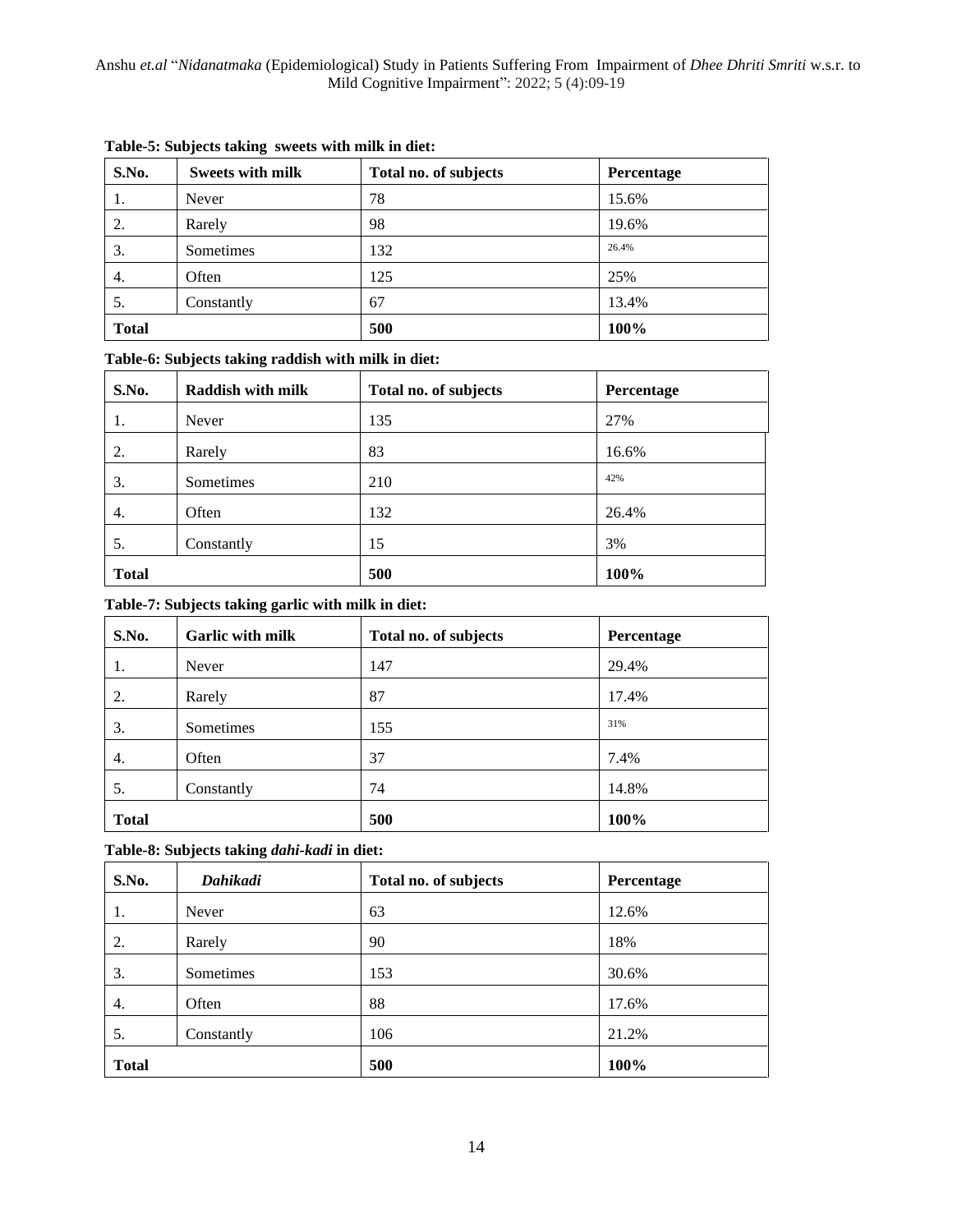| S.No         | Raita+ Pinapple, tomato cucumber,<br>milk / Curd + Green Leafy Vegetables | Total no. of subjects | Percentage |
|--------------|---------------------------------------------------------------------------|-----------------------|------------|
| 1.           | Never                                                                     | 61                    | 12.2%      |
| 2.           | Rarely                                                                    | 66                    | 13.2%      |
| 3.           | Sometimes                                                                 | 191                   | 38.2%      |
| 4.           | Often                                                                     | 100                   | 20%        |
| 5.           | Constantly                                                                | 82                    | 16.4%      |
| <b>Total</b> |                                                                           | 500                   | 100%       |

**Table-9:Subjects taking raita + pinapple, tomato cucumber, milk/curd + green leafy vagetables in diet:**

### **Table-10: Subjects taking namkeen with milk in diet:**

| S.No.        | Milk with namkeen | Total no. of subjects | Percentage |
|--------------|-------------------|-----------------------|------------|
| 1.           | Never             | 74                    | 14.8%      |
| 2.           | Rarely            | 53                    | 10.6%      |
| 3.           | Sometimes         | 187                   | 37.4%      |
| 4.           | Often             | 106                   | 21.2%      |
| 5.           | Constantly        | 80                    | 16%        |
| <b>Total</b> |                   | 500                   | 100%       |

### *VIDAHI ANNAPANA*

### **Table-11: Subjects taking** *Vidahi, Usan* **And** *Tiksna Ahar*

| S.No.        | Vidahi, Usan And Tiksna<br>Ahar | Total no. of subjects | Percentage |
|--------------|---------------------------------|-----------------------|------------|
| 1.           | Never                           | 10                    | 2%         |
| 2.           | Rarely                          | 105                   | 21%        |
| 3.           | Sometimes                       | 159                   | 31.8%      |
| 4.           | Often                           | 191                   | 38.2%      |
| 5.           | Constantly                      | 35                    | 7%         |
| <b>Total</b> |                                 | 500                   | 100%       |

### **Table-12: Subjects taking** *Katu Rasa* **in** *Ahara* **Rasa**

| S.No.        | Katu Rasa  | Total no. of subjects | Percentage |
|--------------|------------|-----------------------|------------|
| 1.           | Never      | 7                     | 1.4%       |
| 2.           | Rarely     | 73                    | 14.6%      |
| 3.           | Sometimes  | 127                   | 25.4%      |
| 4.           | Often      | 203                   | 40.6%      |
| 5.           | Constantly | 90                    | 18%        |
| <b>Total</b> |            | 200                   | 100        |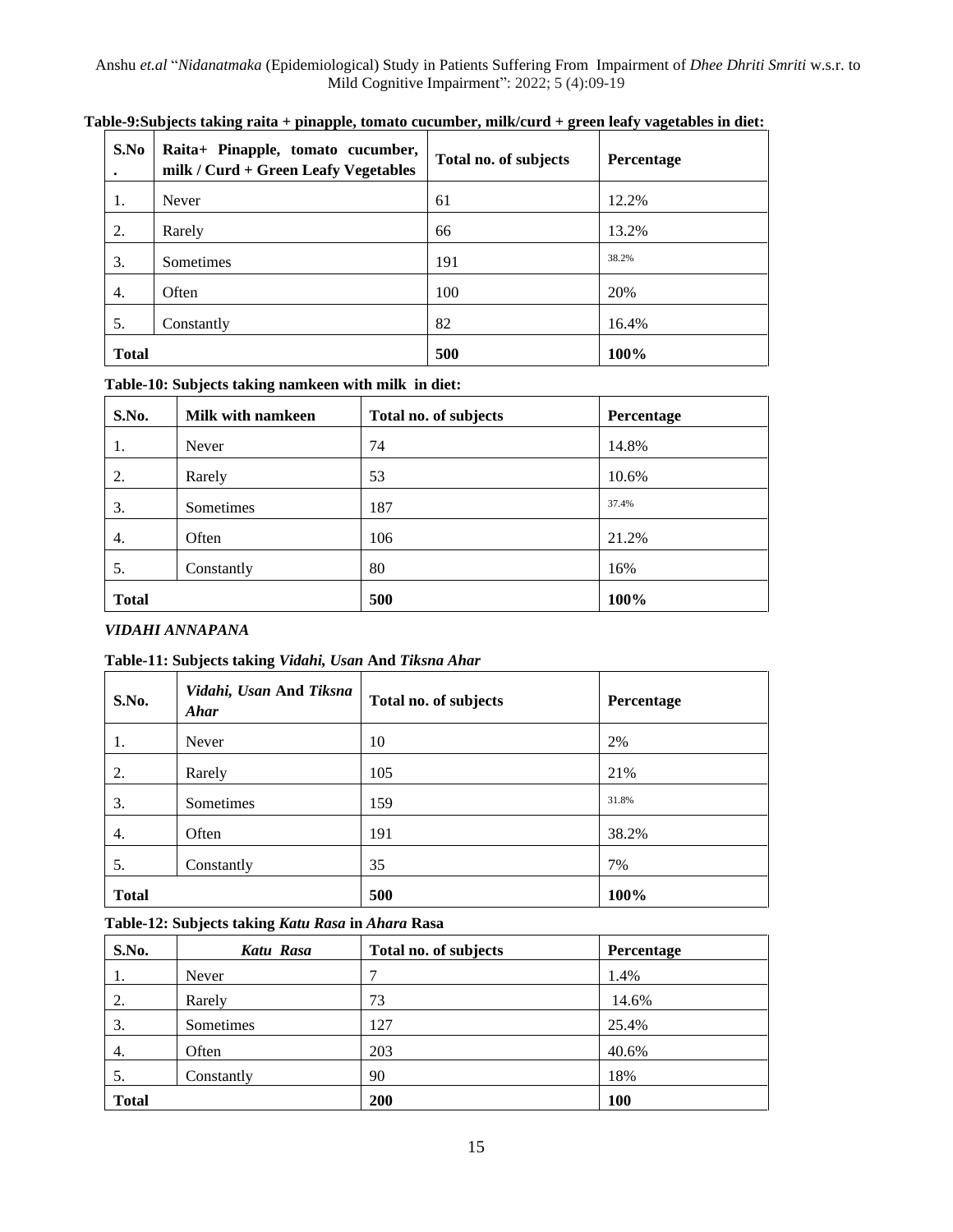| S.No.        | Amla Rasa  | Total no. of subjects |       |
|--------------|------------|-----------------------|-------|
|              |            |                       |       |
| 1.           | Never      | 19                    | 3.8%  |
| 2.           | Rarely     | 106                   | 21.2% |
| 3.           | Sometimes  | 245                   | 49%   |
| 4.           | Often      | 107                   | 21.4% |
| 5.           | Constantly | 23                    | 4.6%  |
| <b>Total</b> |            | 200                   | 100%  |

### **Table-14: Subjects taking** *Lavan Rasa* **in** *Ahar***:**

| S.No.        | <b>Lavan Rasa</b> | Total no. of subjects | Percentage |  |
|--------------|-------------------|-----------------------|------------|--|
| 1.           | Never             | 6                     | 1.2%       |  |
| 2.           | Rarely            | 57                    | 11.4%      |  |
| 3.           | Sometimes         | 183                   | 36.6%      |  |
| 4.           | Often             | 209                   | 41.8%      |  |
| 5.           | Constantly        | 45                    | 9%         |  |
| <b>Total</b> |                   | 500                   | 100%       |  |

**Table-15: Subjects taking** *Gatras & Puti,paryusit bhaksana,dusta ashuchi* **Aahar :**

| S.No.        | Gatras & Puti, Paryusit<br>Bhaksana, Dusta Ashuchi   Total no. of subjects<br>Aahar |     | Percentage |
|--------------|-------------------------------------------------------------------------------------|-----|------------|
| 1.           | Never                                                                               | 31  | 6.2%       |
| 2.           | Rarely                                                                              | 153 | 30.6%      |
| 3.           | Sometimes                                                                           | 219 | 43.8%      |
| 4.           | Often                                                                               | 91  | 18.2%      |
| 5.           | Constantly                                                                          | 6   | 1.2%       |
| <b>Total</b> |                                                                                     | 500 | 100%       |

**2.** *Viharaja nidana:*

**Table-16: Subjects found to retain** *vega vidharna (retain natural urges)***:**

| S.No.        | Vega vidharana | Total no. of subjects | Percentage |
|--------------|----------------|-----------------------|------------|
| 1.           | Never          | 52                    | 10.4%      |
| 2.           | Rarely         | 154                   | 30.8%      |
| 3.           | Sometimes      | 184                   | 36.8%      |
| 4.           | Often          | 104                   | 20.8%      |
| 5.           | Constantly     | 6                     | 1.2%       |
| <b>Total</b> |                | 500                   | 100%       |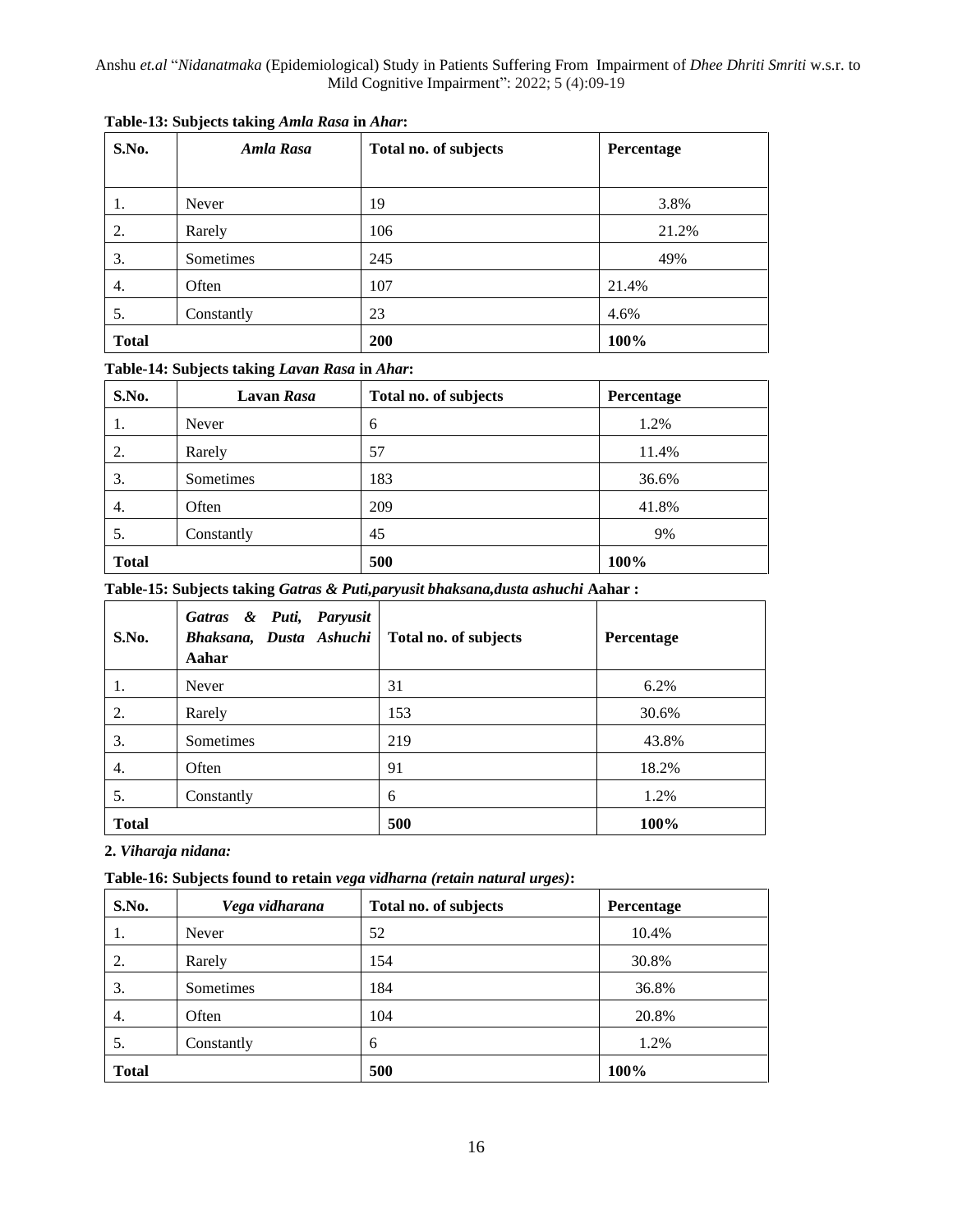| S.No.        | Diva<br>Svapna<br>(Day sleep) | Total no. of subjects | <b>Percentage</b> |
|--------------|-------------------------------|-----------------------|-------------------|
| 1.           | Never                         | 111                   | 22.2%             |
| 2.           | Rarely                        | 65                    | 13%               |
| 3.           | Sometimes                     | 147                   | 29.4%             |
| 4.           | Often                         | 123                   | 24.6%             |
| 5.           | Constantly                    | 54                    | 10.8%             |
| <b>Total</b> |                               | 500                   | 100%              |

**Table-17: Subjects habit of** *diva svapna***(Day sleep***)***:**

### **Table-18: Subjects habit of** *Ratri jagran***:**

| S.No.        | Ratri jagran | Total no. of subjects | Percentage |
|--------------|--------------|-----------------------|------------|
| -1.          | Never        | 135                   | 27%        |
| 2.           | Rarely       | 74                    | 14.8%      |
| 3.           | Sometimes    | 157                   | 31.4%      |
| 4.           | Often        | 100                   | 20%        |
| 5.           | Constantly   | 34                    | 6.8%       |
| <b>Total</b> |              | 500                   | 100%       |

**3.** *MANSIK NIDANA***:**

**Table-19: Subjects feels** *Bhaya* **(Fear) with their surrounding :**

| S.No.        | <b>Bhaya(Fear)</b> | Total no. of subjects | Percentage |
|--------------|--------------------|-----------------------|------------|
| 1.           | Never              | 23                    | 4.6%       |
| 2.           | Rarely             | 95                    | 19%        |
| 3.           | Sometimes          | 179                   | 35.8%      |
| 4.           | Often              | 147                   | 29.4%      |
| 5.           | Constantly         | 56                    | 11.2%      |
| <b>Total</b> |                    | 500                   | 100%       |

#### **Table-20: Subjects feels** *Chinta* **(worried about with their surrounding :**

| S.No.        | <b>Chinta</b> (Tension) | Total no. of subjects | Percentage |  |
|--------------|-------------------------|-----------------------|------------|--|
| 1.           | Never                   | 7                     | 1.4%       |  |
| 2.           | Rarely                  | 38                    | 7.6%       |  |
| 3.           | Sometimes               | 207                   | 41.4%      |  |
| 4.           | Often                   | 113                   | 22.6%      |  |
| 5.           | Constantly              | 135                   | 27%        |  |
| <b>Total</b> |                         | 500                   | 100%       |  |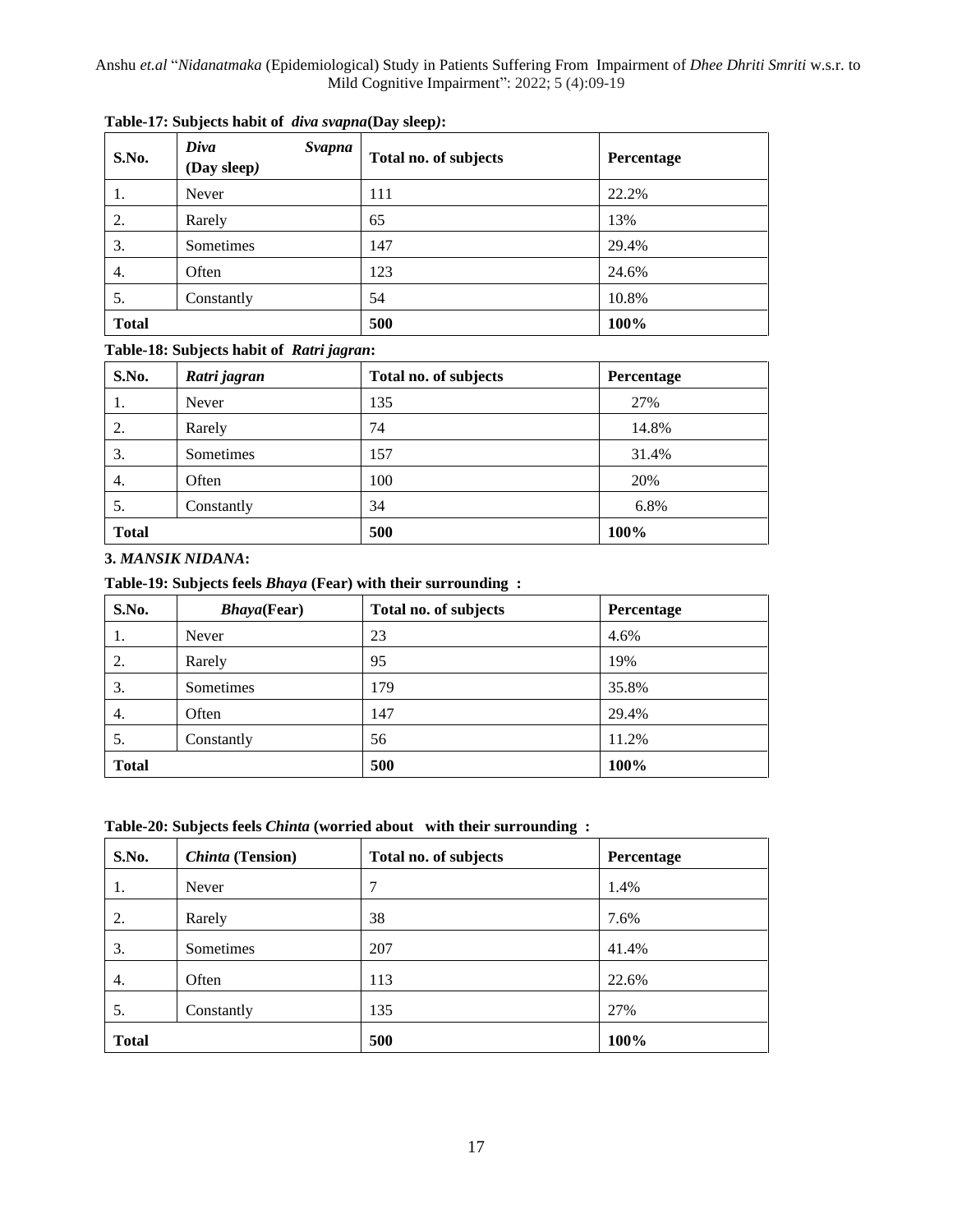| S.No.        | Shoka(Sadness) | Total no. of subjects | Percentage |  |
|--------------|----------------|-----------------------|------------|--|
| 1.           | Never          | $\overline{4}$        | 0.8%       |  |
| 2.           | Rarely         | 52                    | 10.4%      |  |
| 3.           | Sometimes      | 193                   | 38.6%      |  |
| 4.           | Often          | 202                   | 40.4%      |  |
| 5.           | Constantly     | 49                    | 9.8%       |  |
| <b>Total</b> |                | 500                   | 100%       |  |

|  | Table-22: Subjects feels Moha/involving themselves excessively in anything : |  |  |
|--|------------------------------------------------------------------------------|--|--|
|  |                                                                              |  |  |

| S.No.        | Moha (attachment) | Total no. of subjects | Percentage |
|--------------|-------------------|-----------------------|------------|
| 1.           | Never             | 12                    | 2.4%       |
| 2.           | Rarely            | 59                    | 11.8%      |
| 3.           | Sometimes         | 139                   | 27.8%      |
| 4.           | Often             | 253                   | 50.6%      |
| 5.           | Constantly        | 37                    | 7.4%       |
| <b>Total</b> |                   | 500                   | 100%       |

### **Table-23: Subjects feels** *Kama***(desire):**

| S.No.        | Kama(desire) | Total no. of subjects | Percentage |
|--------------|--------------|-----------------------|------------|
| 1.           | Never        | $\theta$              | 0%         |
| 2.           | Rarely       | 52                    | 10.4%      |
| 3.           | Sometimes    | 207                   | 41.4%      |
| 4.           | Often        | 217                   | 43.4%      |
| 5.           | Constantly   | 24                    | 4.8%       |
| <b>Total</b> |              | 500                   | 100%       |

**Table-24: Subjects feels** *Krodha***( getting anger easily):**

| S.No.        | <i>Krodha</i> (Anger) | Total no. of subjects | Percentage |
|--------------|-----------------------|-----------------------|------------|
| 1.           | Never                 | 6                     | 1.2%       |
| 2.           | Rarely                | 65                    | 13%        |
| 3.           | Sometimes             | 263                   | 52.6%      |
| 4.           | Often                 | 141                   | 28.2%      |
| 5.           | Constantly            | 25                    | 5%         |
| <b>Total</b> |                       | 500                   | 100%       |